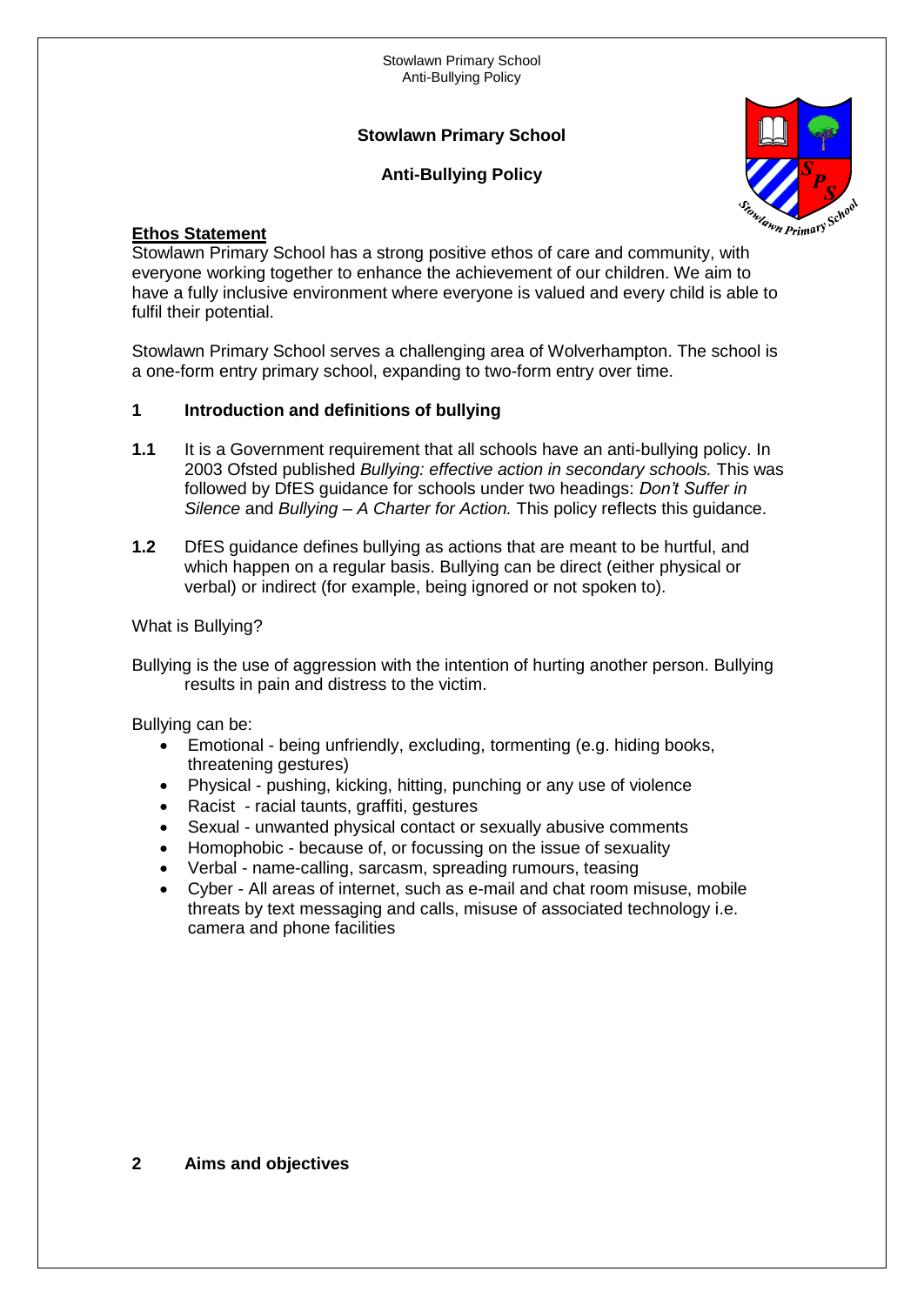- **2.1** Bullying is wrong and damages individual children. We therefore do all we can to prevent it, by developing a school ethos in which bullying is regarded as unacceptable.
- **2.2** We aim, as a school, to produce a safe and secure environment where all can learn without anxiety, and measures are in place to reduce the likelihood of bullying.
- **2.3** This policy aims to produce a consistent school response to any bullying incidents that may occur.
- **2.4** We aim to make all those connected with the school aware of our opposition to bullying, and we make clear each person's responsibilities with regard to the eradication of bullying in our school.

#### **3 The role of governors**

- **3.1** The governing body supports the headteacher in all attempts to eliminate bullying from our school. The governing body will not condone any bullying at all in our school, and any incidents of bullying that do occur will be taken very seriously, and dealt with appropriately.
- **3.2** The governing body monitors incidents of bullying that do occur, and reviews the effectiveness of this policy regularly. The governors require the headteacher to keep accurate records of all incidents of bullying, and to report to the governors on request about the effectiveness of school anti-bullying strategies.
- **3.3** A parent who is dissatisfied with the way the school has dealt with a bullying incident can follow our complaints procedure.

#### **4 The role of the headteacher**

- **4.1** It is the responsibility of the headteacher to implement the school anti-bullying strategy, and to ensure that all staff (both teaching and non-teaching) are aware of the school policy, and know how to identify and deal with incidents of bullying. The headteacher reports to the governing body about the effectiveness of the anti-bullying policy on request.
- **4.2** The headteacher ensures that all children know that bullying is wrong, and that it is unacceptable behaviour in this school. The headteacher draws the attention of children to this fact at suitable moments. For example, if an incident occurs, the headteacher may decide to use an assembly as the forum in which to discuss with other children why this behaviour was wrong, and why a pupil is being punished.
- **4.3** The headteacher ensures that all staff, including lunchtime staff, receive sufficient training to be equipped to identify and deal with all incidents of bullying.
- **4.4** The headteacher sets the school climate of mutual support and praise for success, so making bullying less likely. When children feel they are important and belong to a friendly and welcoming school, bullying is far less likely to be part of their behaviour.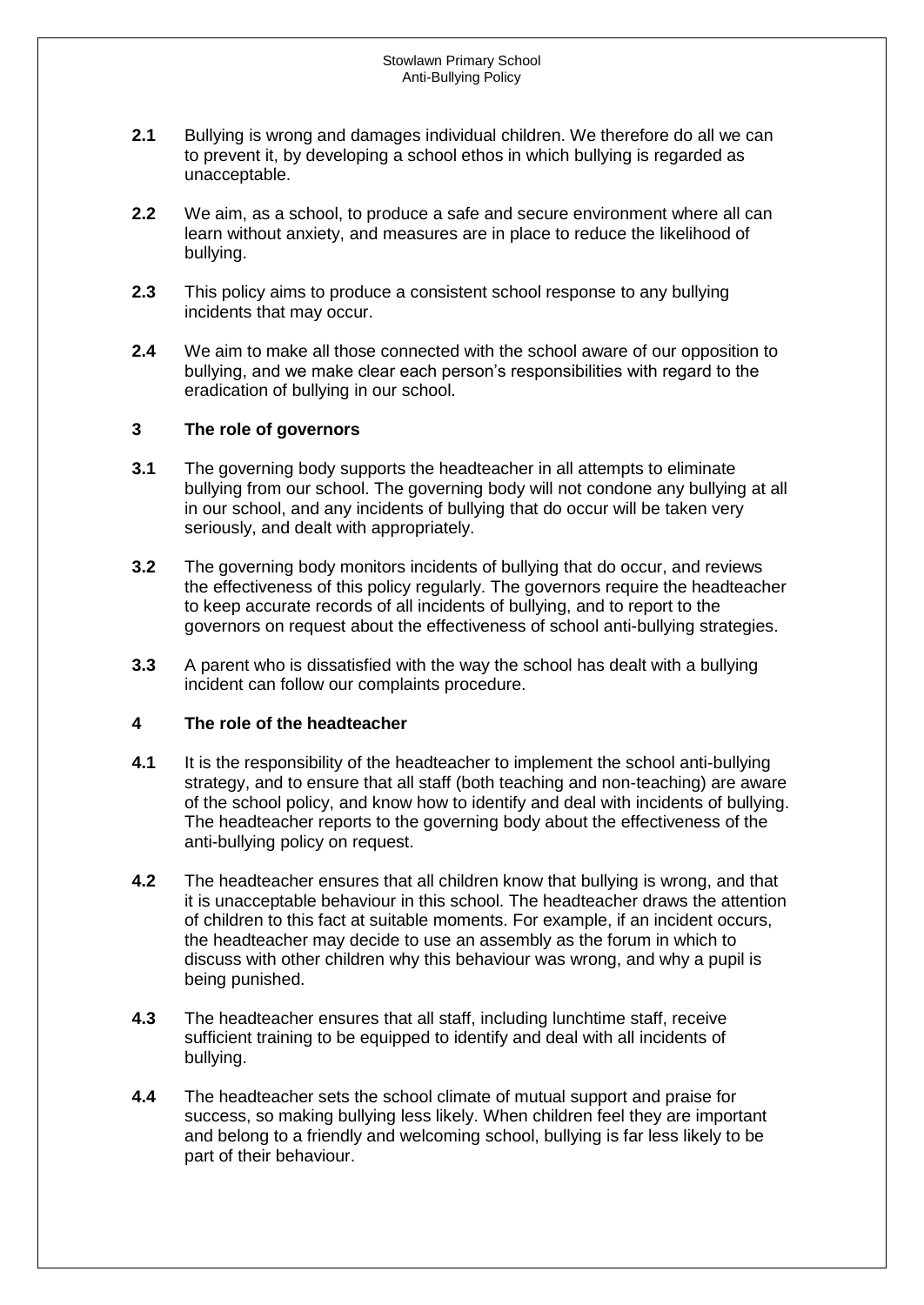#### **5 The role of the teacher and support staff**

- **5.1** All the staff in our school take all forms of bullying seriously, and seek to prevent it from taking place.
- **5.2** Teachers keep their own records of all incidents that happen in their class, and that they are aware of in the school. If teachers witness an act of bullying, they will either investigate it themselves or refer it to the headteacher. Teachers and support staff do all they can to support the child who is being bullied. If a child is being bullied over a period of time, then, after consultation with the headteacher, the child's parents are informed.
- **5.3** All incidents of bullying that occur both in and out of class are recorded on CPoms. We also record incidents that occur near the school, or on the children's way between school and home. This helps us to monitor any bullying issues and actions taken.
- **5.4** When any bullying taking place between members of a class, the teacher will deal with the issue immediately. This may involve counselling and support for the victim of the bullying, and punishment for the child who has carried out the bullying. Time is spent talking to the child who has bullied: explaining why his/her action was wrong, and that child is encouraged to change his/her behaviour in future. If a child is repeatedly involved in bullying other children, we inform the headteacher and the special needs coordinator. We then invite the child's parents into the school to discuss the situation. In more extreme cases, the headteacher may contact external support agencies, such as the social services or the police. School staff or staff from other agencies may undertake circle time, group or individual discussions when bullying has occurred.
- **5.5** Staff routinely attend training, which equips them to identify bullying and to follow school policy and procedures with regard to behaviour management.
- **5.6** Teachers use a range of methods to help prevent bullying and to establish a climate of trust and respect for all. They use drama, role-play, stories etc., within the formal curriculum, to help pupils understand the feelings of bullied children, and to practise the restraint required to avoid lapsing into bullying behaviour. Circle time is used to praise, reward and celebrate the success of all children, and thus to help create a positive atmosphere.

#### **6 The role of parents**

- **6.1** Parents who are concerned that their child might be being bullied, or who suspect that their child may be the perpetrator of bullying, should contact their child's class teacher immediately. If they are not satisfied with the response, they should contact the headteacher. If they remain dissatisfied, they should follow the school's complaints procedure.
- **6.2** Parents have a responsibility to support the school's anti-bullying policy, actively encouraging their child to be a positive member of the school.
- **6.3** Parents are invited to tell us their views about a range of school issues, including bullying, in the annual parents' questionnaire.
- **7 The role of pupils**